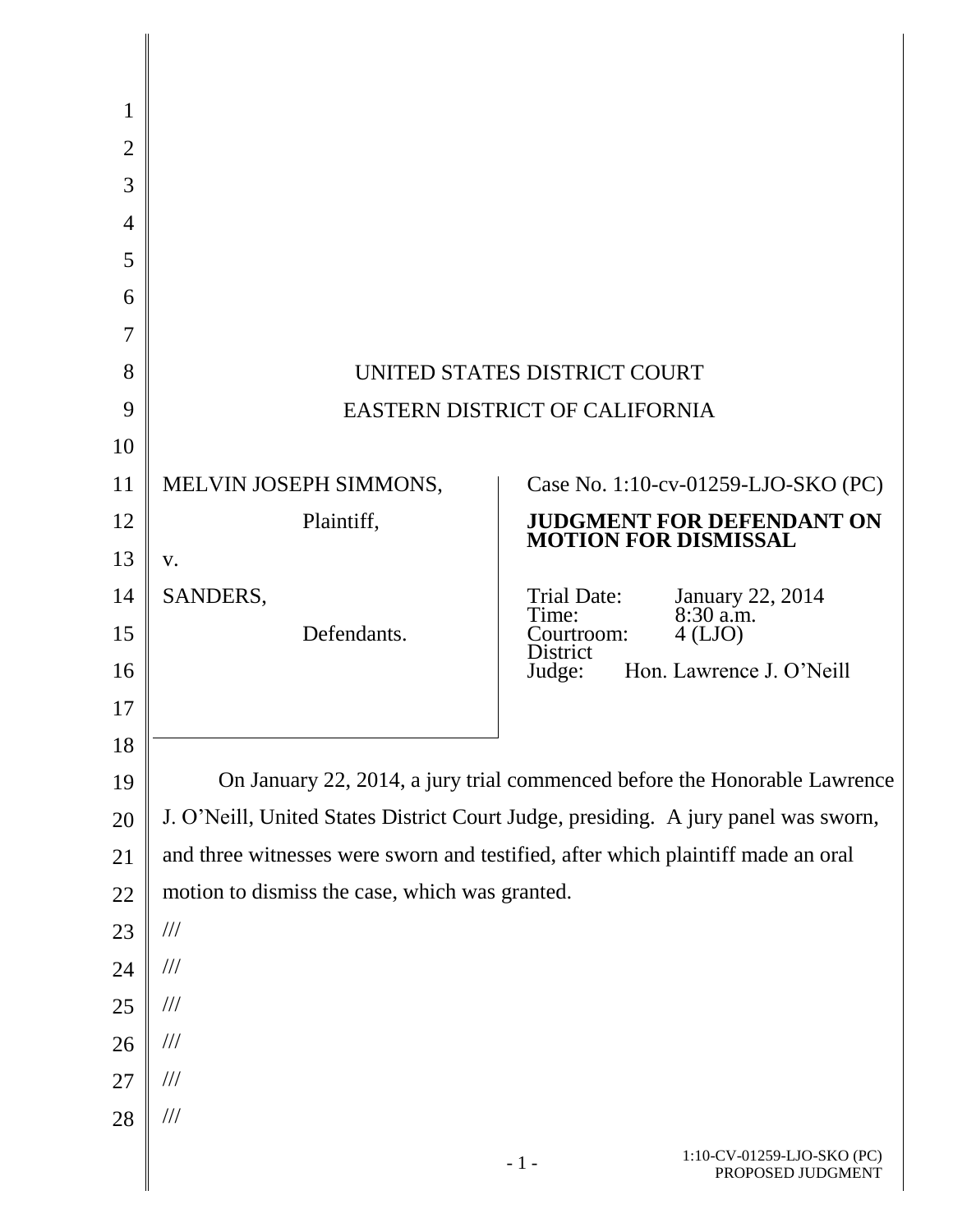| $\mathbf{1}$   | Accordingly, it is hereby ORDERED, ADJUDGED, and DECREED that           |
|----------------|-------------------------------------------------------------------------|
| $\sqrt{2}$     | plaintiff, MELVIN JOSEPH SIMMONS, take nothing on his complaint against |
| 3              | defendant, T. SANDERS.                                                  |
| $\overline{4}$ | IT IS SO ORDERED.                                                       |
| 5              | Dated: February 4, 2014<br>/s/ Lawrence J. O'Neill                      |
| 6              | UNITED STATES DISTRICT JUDGE                                            |
| $\overline{7}$ |                                                                         |
| 8              |                                                                         |
| 9              |                                                                         |
| 10             |                                                                         |
| 11             |                                                                         |
| 12             |                                                                         |
| 13             |                                                                         |
| 14             |                                                                         |
| 15             |                                                                         |
| 16             |                                                                         |
| 17             |                                                                         |
| 18             |                                                                         |
| 19             |                                                                         |
| 20             |                                                                         |
| 21             |                                                                         |
| 22             |                                                                         |
| 23             |                                                                         |
| 24             |                                                                         |
| 25             |                                                                         |
| 26             |                                                                         |
| $27\,$         |                                                                         |
| 28             |                                                                         |
|                |                                                                         |

 $\parallel$